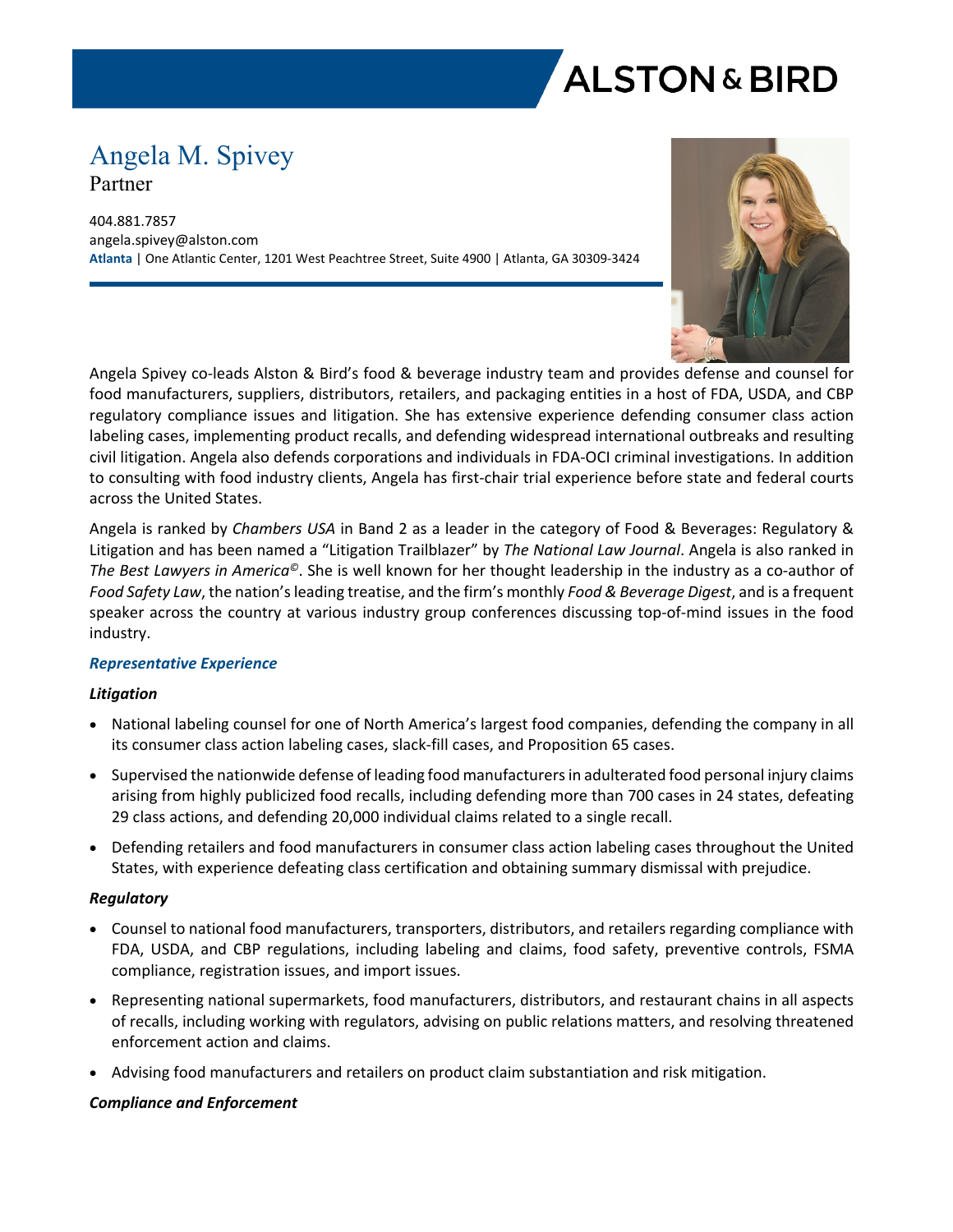Defending food manufacturers, retailers, restaurant chains, and transporters against claims of criminal violations of FDA and USDA regulations before the Department of Justice, Main Justice, and assistant U.S. attorneys.

**ALSTON & BIRD** 

• Defending clients in FDA, USDA, and CBP enforcement actions, including warning letters, FDA Form 483s, establishment inspection reports, registration suspension threats, and import holds and detentions.

### *Publications & Presentations*

#### *Publications*

- "Split Looms over 9th Circ. Injunctive Relief on False Labeling," *Law360*, June 7, 2022.
- "Alcohol Labelling Litigation: Spotting Red Flags and Reducing Exposure," *New Food Magazine*, May 11, 2022.
- "Recent Alcoholic Beverage Labeling Suits Offer Best Practices," *Law360*, November 17, 2021.
- "9th Circ. Honey Label Ruling Reflects 'Common Sense' Shift," *Law360*, July 30, 2021.
- "Navigating Employee Health and Food Safety for Human and Animal Food Operations: Key Considerations from OSHA and FDA," *Occupational Health & Safety*, October 9, 2020.
- "The Blue Bell Ice Cream Listeria Outbreak and Its Fallout," *Food Safety News*, August 1, 2019.
- "3 Key Food and Beverage Trends To Watch In 2019," *Law360*, January 1, 2019.
- "Food Safety Law," *Law Journal Press,* Release 12, 2017.
- "FDA Flexes Its Muscles in Food Fights: Strategic Risk and Crisis Management Take Center Stage as Criminalization of Enforcement Threatens Companies and Their Executives," *Corporate Counsel Business Journal,* March 30, 2016.
- "The FDA Gets Pulled into the 'Natural' Labeling Fray: Surprise Move May Change the Food Fight," *Food Manufacturing,* November 11, 2015.
- "The Impact of the FDA Banning PHOs in the U.S.," *Food Manufacturing,* June 17, 2015.
- "Food Fighters: DOJ, FDA May Be Coming for Executives," *Law360,* September 23, 2014.
- "Understanding Food and Beverage Recalls: Successfully Navigating the Recall Process and Updating Risk Management Strategies," Aspatore Special Report, 2014.
- "Food and Beverage Industry Outlook for 2014: Part 2," *Law360,* January 23, 2014
- "Food and Beverage Industry Outlook for 2014: Part 1," *Law360,* January 16, 2014.

#### *Presentations*

- "Class Action Litigation Development," Food & Beverage Litigation Conference: A Look At Hospitality, Liquor & Food Liability, webinar, November 5, 2020.
- "Food Consumer Class Actions The Role of the "Reasonable Consumer" A Debate," CLE International, San Francisco, CA, March 3, 2020.
- "Mass Tort and MDL Settlements—Changes Ahead?" 2020 ABA Environmental & Energy, Mass Torts, and Products Liability Litigation Committees' Joint Regional CLE Program, Snowmass Village, CO, January 29-31, 2020.
- "Top 5 Eye Openers Impacting Industry from Hemp to FDA Advisories to Alternative Proteins," AALA 2019 Annual Educational Symposium, Alexandria, VA, November 7-9, 2019.